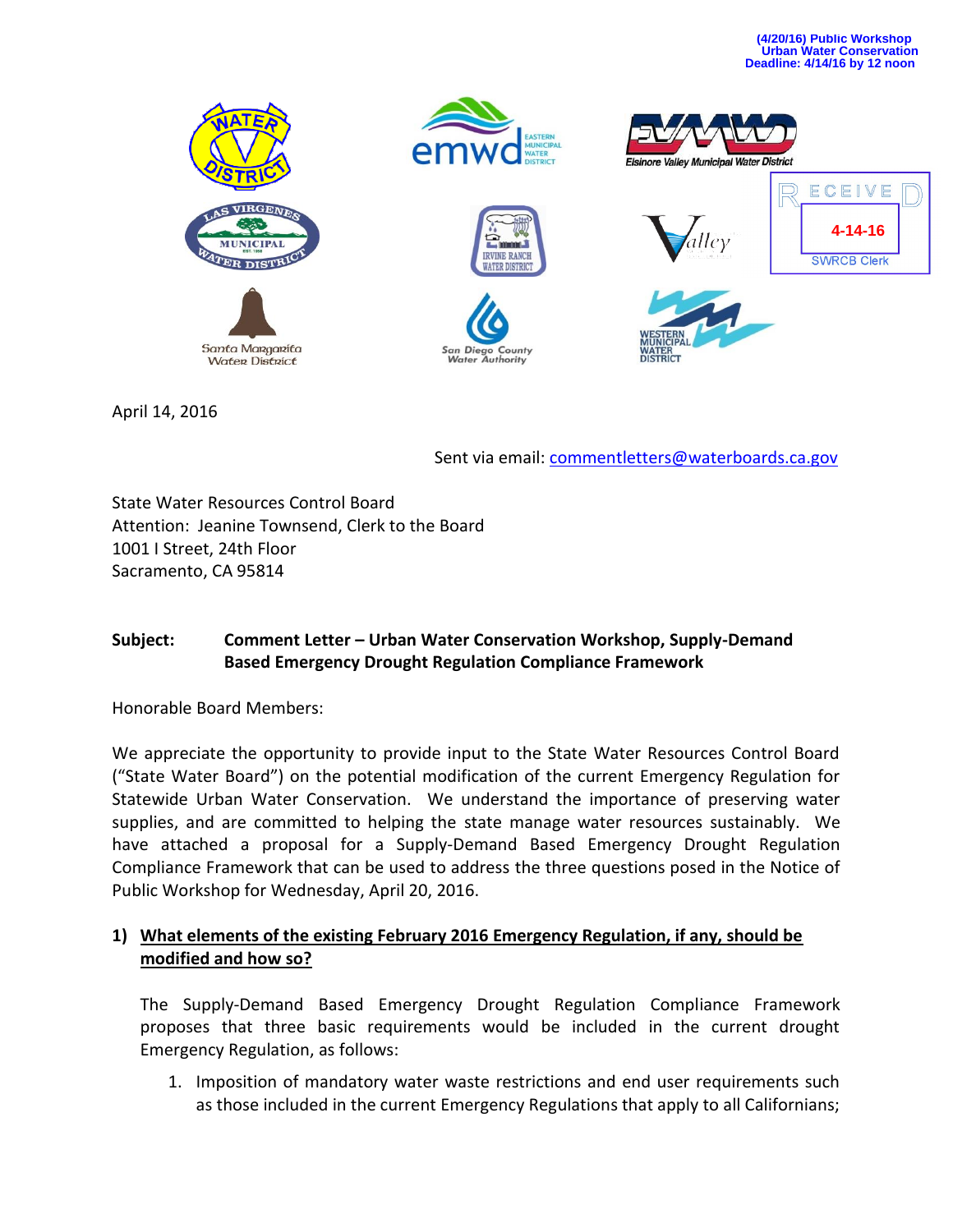- 2. Submittal by the urban water supplier of monthly reports to the State Water Resources Control Board on total potable water production, residential gallons per capita per day water use, current stage of the supplier's Water Shortage Contingency Plan, and agency mechanisms to implement water waste restrictions; and
- 3. Requirement that an urban water supplier demonstrate through the Water Shortage Contingency Plan adopted by its governing body the ability to implement mandatory use reductions if necessary.

The target demand reductions should also be modified for the remaining period of the current drought Emergency Regulation based upon a supply deficiency identified by urban water suppliers. Urban water suppliers will submit:

- 1. A certification of supplies and demand to determine the targeted demand reduction ("Conservation Standard"), based upon the identified supply deficiency.
- 2. A supplemental analysis demonstrating that the urban water supplier can meet projected demand through supply management, new supply augmentation and/or Water Shortage Contingency Plan conservation actions for an additional two years of drought.

## **2) How should the State Water Board account for regional differences in precipitation and lingering drought impacts, and what would be the methods of doing so?**

The proposed Supply-Demand Based Emergency Drought Regulation Compliance Framework which requires individual suppliers to certify the status of available supplies to meet demands automatically accounts for regional differences in hydrologic conditions. Since it is based on local conditions, it eliminates the need for credits and adjustments relative to local factors that affect water use. It will calibrate the required target demand reductions to the actual severity of shortages in water supplies for each water provider.

To address lingering drought impacts, the proposal includes supplemental analysis demonstrating that the urban water supplier can meet projected demand through supply management, new supply augmentation, and/or Water Shortage Contingency Plan conservation actions for an additional two years of drought. The proposal also requires that an urban water supplier demonstrate through the Water Shortage Contingency Plan adopted by its governing body the ability to implement a mandatory use reduction stage.

## **3) To what extent should the State Water Board consider the reliability of urban water supplier supply portfolios in this emergency regulation?**

Providing a reliable water supply is a basic responsibility and legal mandate for water suppliers. We are proposing that the State Water Board consider the reliability of urban water supplier supply portfolios when determining the conservation standard for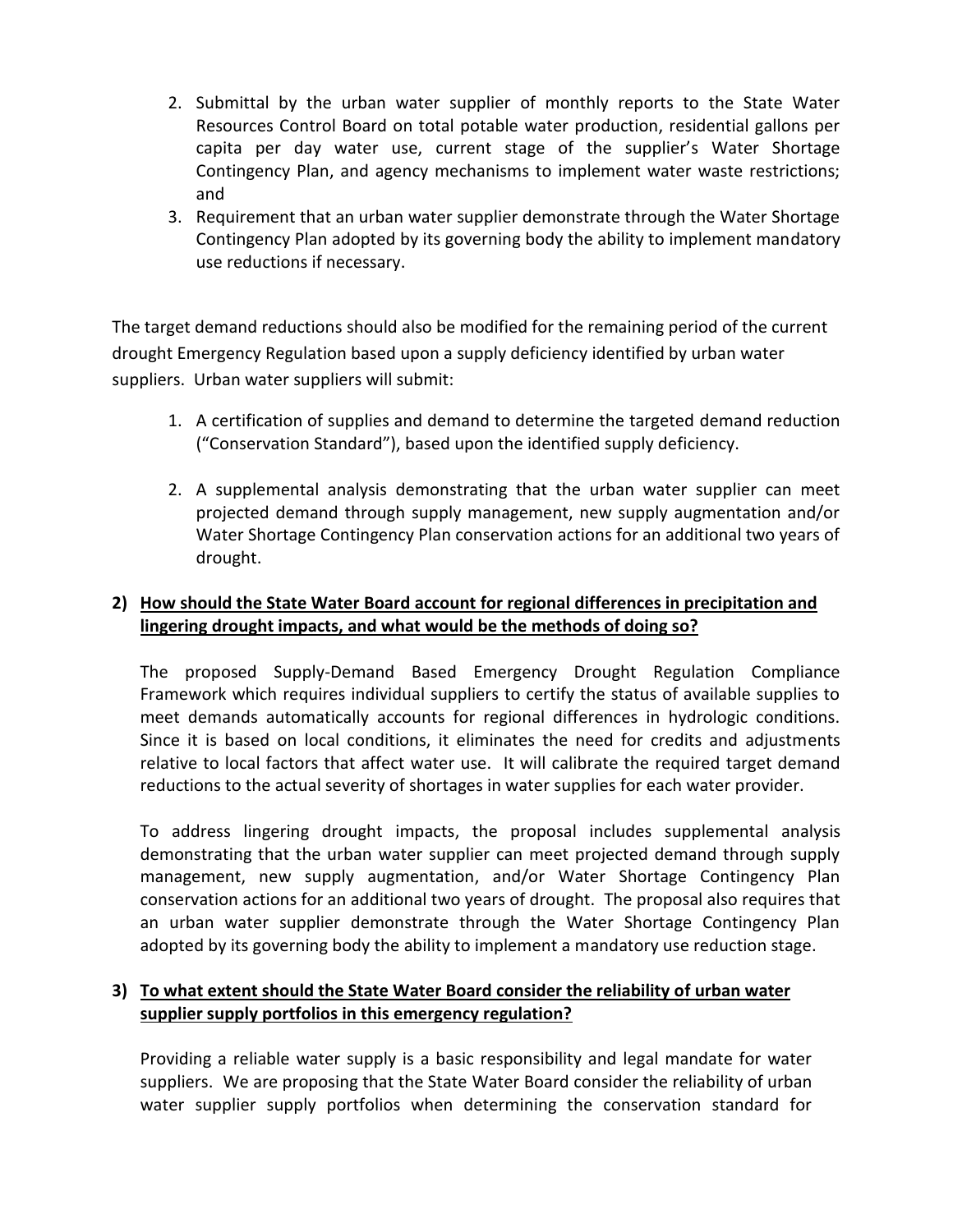individual agencies. The benefits of this approach include providing a strong incentive for local investments in developing sustainable supplies, water banking and storage, and water use efficiency programs. This approach also eliminates the need for credits and adjustments relative to local factors that influence water use such as climate, growth, and past conservation investments.

We thank you for your consideration of our proposed compliance framework and look forward to working with you to develop a modified Emergency Regulation in 2016.

Sincerely,

James M. Barrett, General Manager Cochella Valley Water Distirct

 $m\mathcal{T}$ 

Paul D. Jones, III, General Manager Eastern Municipal Water District

 $\tau\&D.\mathcal{U}e_{7}-$ 

John Vega, General Manager Elsinore Valley Municipal Water District

Paul A. Cook, General Manager Irvine Ranch Water District

Janil W. Peleun

David W. Pedersen, General Manager Las Virgenes Municipal Water District

Douglas D. Headrick

Douglas D. Headrick, General Manager San Bernardino Valley Municipal Water District

Dan Ferons, General Manager Santa Margarita Water District

John V. Rossi, General Manager Western Municipal Water District

Down Frida

Dana Friehauf, Water Resources Manager San Diego County Water Authority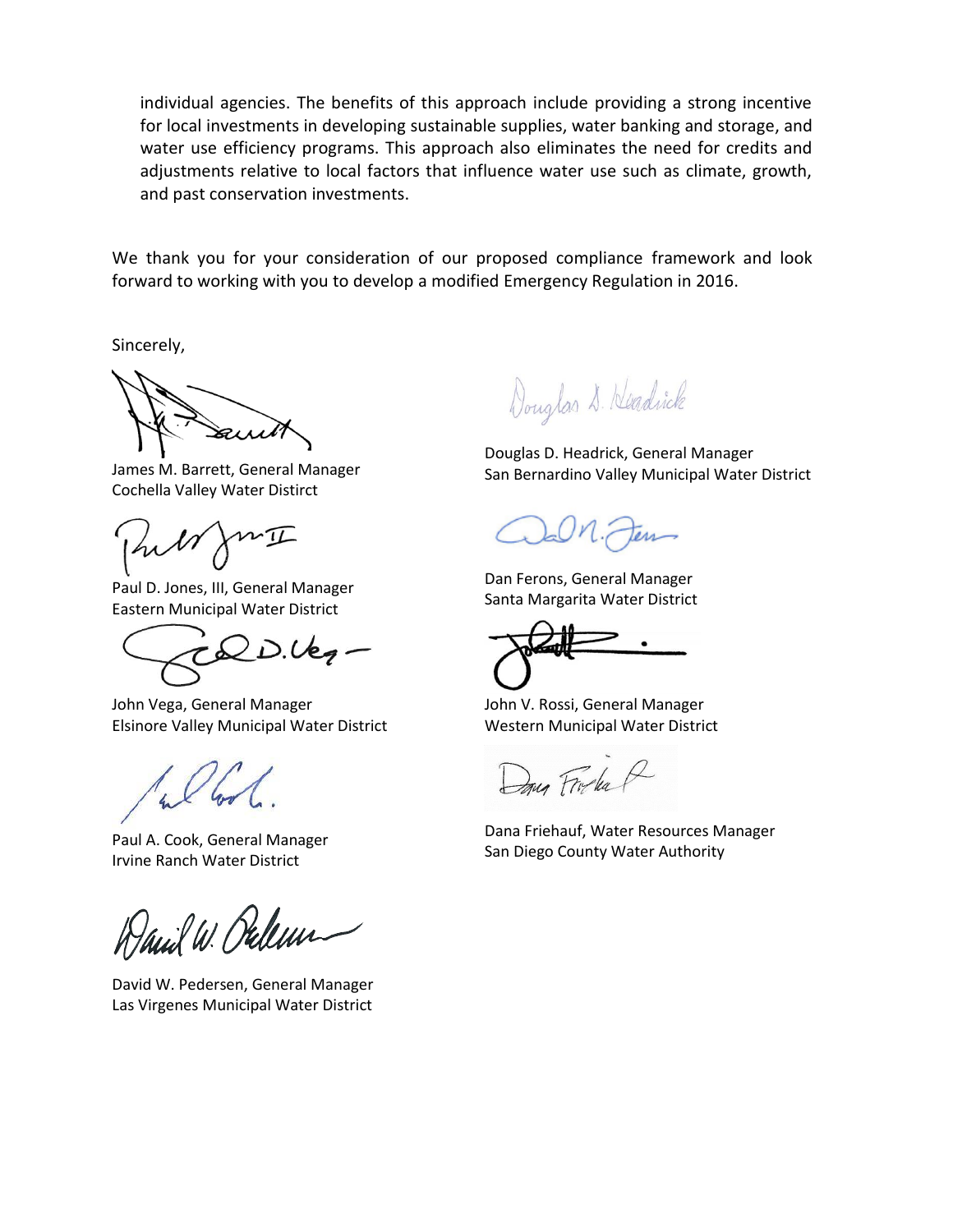#### **Attachment 1: Supply-Demand Based Emergency Drought Regulation Compliance Framework**

#### **April 2016**

### **Basic Requirements**

Three basic requirements would be included in a modified drought Emergency Regulation, as follows:

- 1. Imposition of the mandatory water waste restrictions and end user requirements included in the current Emergency Regulations that apply to all Californians;
- 2. Submittal by the urban water supplier<sup>1</sup> of monthly reports to the State Water Resources Control Board on total potable water production, residential gallons per capita per day water use, current stage of the supplier's Water Shortage Contingency Plan, and agency mechanisms to implement water waste restrictions; and
- 3. Requirement that an urban water supplier demonstrate through the Water Shortage Contingency Plan adopted by its governing body the ability to implement mandatory use reduction.

#### **Supply/Demand Management**

Target demand reductions would be revised for the remaining period of the current drought Emergency Regulation based upon a supply deficiencies identified by urban water suppliers. Urban water suppliers will submit:

1. A certification of supplies and demand to determine the targeted demand reduction ("Conservation Standard"), based upon the identified supply deficiency. Certifications will be prepared by the urban water supplier must be signed by a representative authorized to take such actions on behalf of the governing body of the supplier.

| <b>Supply Deficiency</b> | <b>Target Demand Reduction</b> |  |
|--------------------------|--------------------------------|--|
| $0 - 5%$                 | $0 - 5%$                       |  |
| $5-10%$                  | $5 - 10%$                      |  |
| 10-15%                   | 10-15%                         |  |
| 15-20%                   | 15-20%                         |  |
| 20% or more              | 20% or more                    |  |

2. A supplemental analysis demonstrating that the urban water supplier can meet projected demand through supply management, new supply augmentation and/or Water Shortage Contingency Plan conservation actions for an additional two years of drought.

### **Benefits of Proposed Approach**

- Ensures a baseline level of conservation through water the imposition of waste restrictions;
- Calibrates the targeted demand reduction to the actual severity of shortages in water supplies for each water provider;
- Provides a strong incentive for local investments in sustainable supplies, water banking and storage and water use efficiency programs;
- Eliminates the need for credits and adjustments relative to local factors that influence water use such as climate, growth, and past conservation investments;
- Requires planning for multi-year supply and demand scenarios and potentially extended drought conditions; and
- Requires agencies to have effective Water Shortage Contingency Plans and extraordinary conservation measures in place to ensure demands do not exceed available supplies.

### **Example of Drought Year Supply Certification plus Two Year Sustainability Evaluation**

 $\overline{\phantom{a}}$ 

 $<sup>1</sup>$  As defined by the current Emergency Regulation</sup>